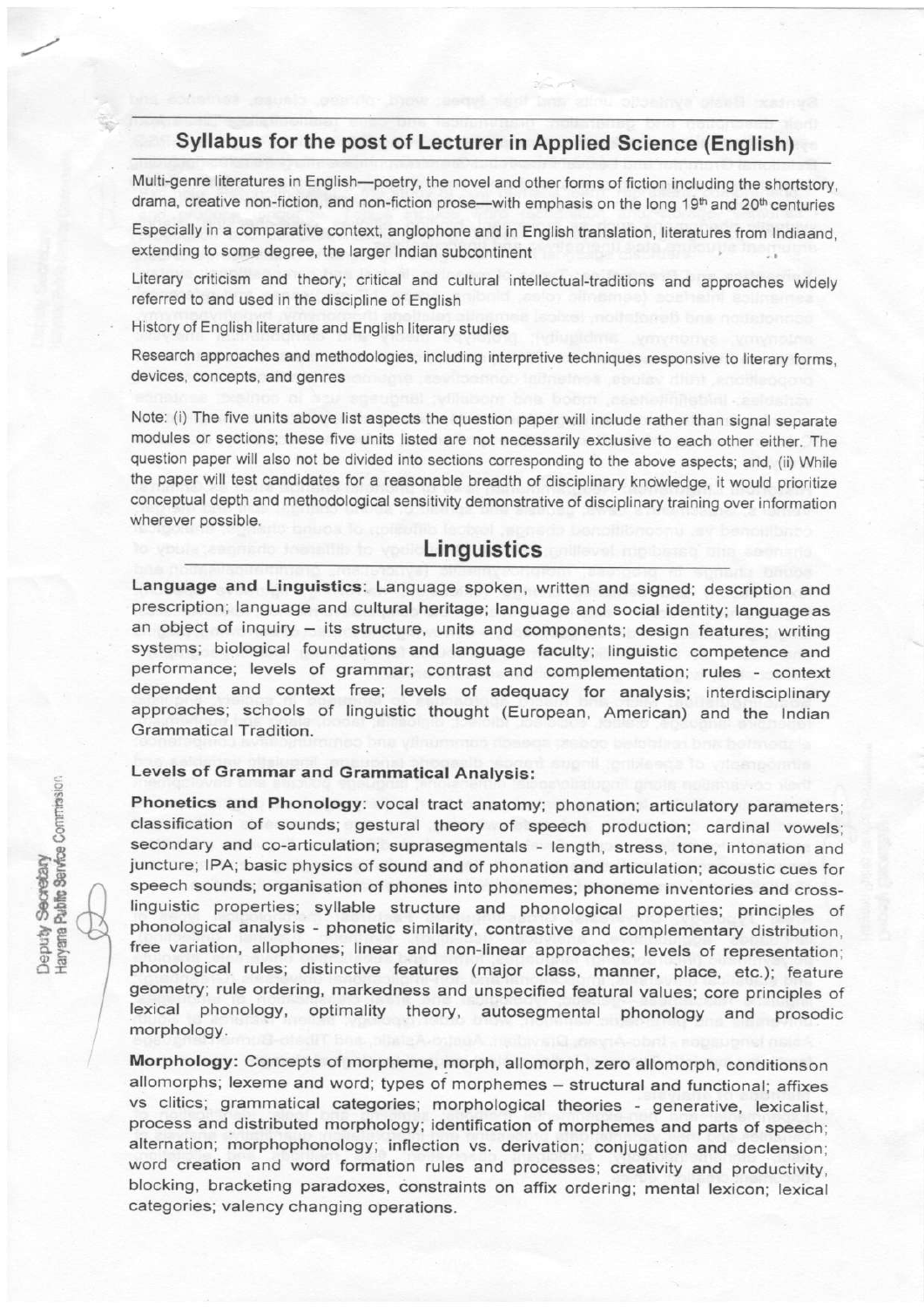Syntax: Basic syntactic units and their types: word, phrase, clause, sentence and their description and generation; grammatical and case relations; key ideas from syntactic theories, Generative Grammars including Minimalist Program, HPSG, Relational Grammar and Lexical Functional Grammar; phrase structure rules (including X-bar theory); universal grammar and cross-linguistic properties; idea of grammaticality judgements; solving the language acquisition problem; diagnostics of structure; syntactic phenomena such as movement, binding, ellipses, case-checking, islands, argument structure etc.; unergatives and unaccusatives.

 $\cdot$ 

Semantics and Pragmatics: Types of meaning, lexical and compositional; synlaxsemantics interface (semantic roles, binding, scope, LF etc.);sense and reference, connotation and denotation, lexical semantic relations (homonymy, hypo/hypernymy, antonymy, synonymy, ambiguity); prototype theory and componential analysis; sentence meaning and truth conditions, contradictions, entailment; basic set theory; propositions, truth values, sentential connectives: arguments, predicates, quantiflers, variables; in/definiteness, mood and modality; language use in context; sentence meaning and utterance meaning; speech acts; deixis; presupposition and implicature: Gricean maxims; inforrnation structure; politeness, power and solidarity; discourse analysis.

Historical Linguistics: Neogrammarian laws of phonetic change such as Grimm's, Verner's, Grassmann's Laws; genesis and spread of sound change; split and merger; conditioned vs. unconditioned change: lexical diffusion of sound change; analogical changes and paradigm levelling: relative chronology of different changes;study of sound change in progress; morphosyntactic (syncretism, grammaticalisation and lexicalisation) and semantic change (extension, narrowing, figurative speech); linguistic reconstruction - external vs. internal: the comparative method; lexicostatistics; language contact and dialect geography - borrowing and impact of borrowing; pidgins and creoles; bi- and multilingualism as the source for borrowing; dialect geography dialect atlas; isogloss, focal, transition and relic areas.

Sociolinguistica: Micro-and macro approaches to language in society; linguistic repertoire language, dialect, sociolect, idiolect; diglossia: taboo, slang and euphemism; elaborated and restricted codes: speech community and communicative competence; ethnography of speaking; lingua franca: diasporic language; linguistic variables and their co-variation along linguistic/social dimensions; language policies and development (especially in lndia); Ianguage contact and outcomes (language loss, pidginization and creolization); code-mixing and code-switching; language movements - state and societal interventions; script development and modifications; linguistic minorities; language ecology and endangerment linguistic vitality, language endangerment (EGIDS scale), parameters of endangerment, documentation and revitalisation.

Areal Typology, Universals, Cross-linguistic Features: morphological types of languages agglutinative, analytical (isolating), synthetic fusional (inflecting), polysynthetic (incorporaiing) languages; formal and substantive universals, absolute and statistical universals; implicational and non-implicational universals (Greenberg); linguistic relatedness-genetic, typological and areal classification of languages; universals and parametric variation; word order typology; salient features of South Asian languages - lndo-Aryan, Dravidian, Austro-Asiatic, and Tibeio-Burman language families; Linguistic Survey of lndia; contact induced typological change.

#### Methods of analysis:

Experimental and hon-experimental methods: sampling and tools; identification of variables and their variants; data processing and interpretation; quantitative analysis of data; ethnomethodology; participant observation; field methods and elicitation; document creation; ethics.